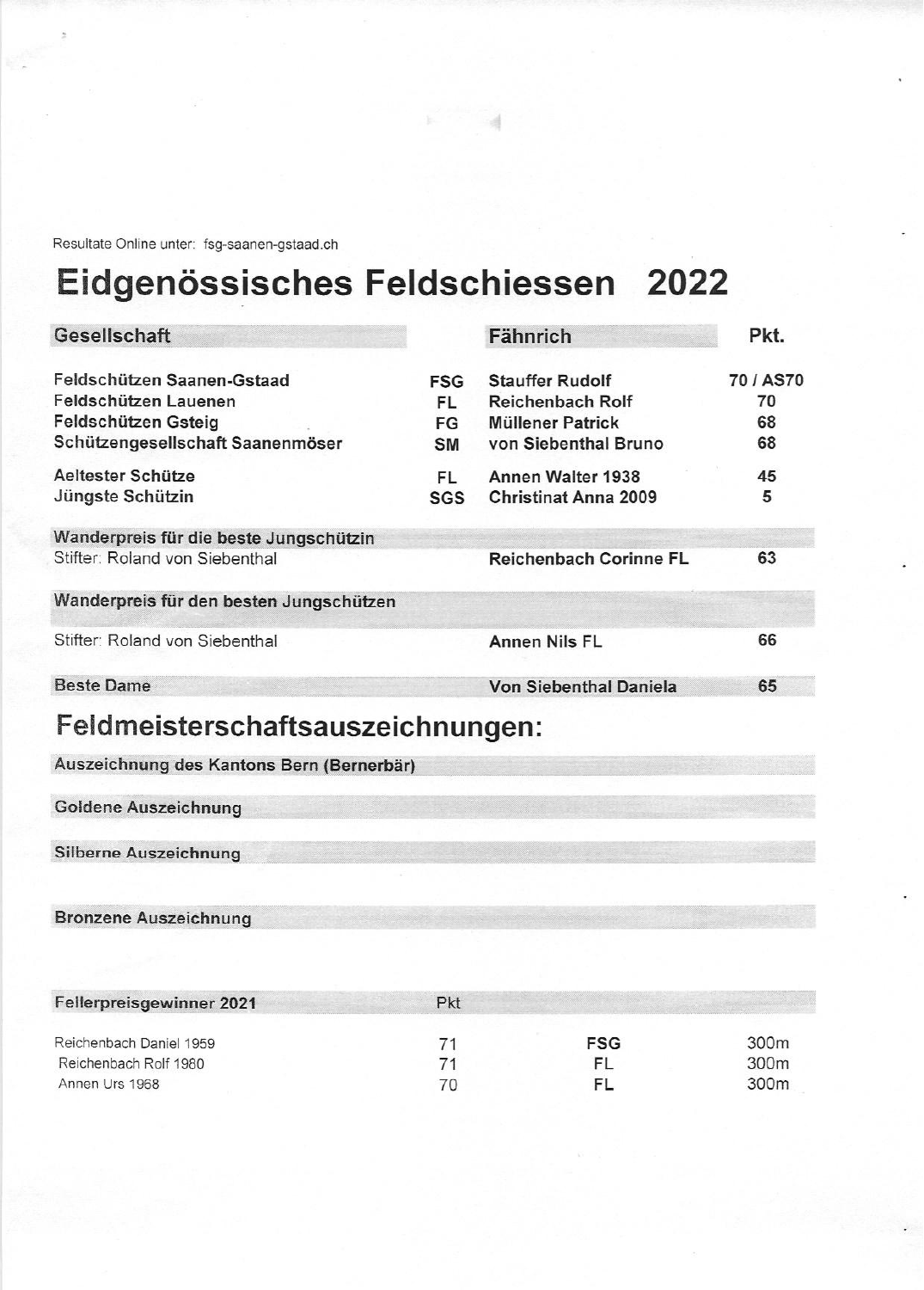## Feldschiessen / Tir en campagne 2022 - BE - 300m Schiessplatz / Giron OL 26 Gsteig

|          |                                                 | <b>Schiessplatz / Giron OL 26 Gsteig</b> |                   |             |                |          |                                                        |
|----------|-------------------------------------------------|------------------------------------------|-------------------|-------------|----------------|----------|--------------------------------------------------------|
|          | Rang Resultat Schütze<br><b>Résultat Tireur</b> |                                          | Jahrgang<br>Né en |             |                |          | Auszeichn. Waffe Verein<br><b>Mention Arme Société</b> |
| 1        | 70                                              | Würsten Ueli                             | 1949              | <b>SV</b>   | KA AK          | Kar      | Saanen-Gstaad Feldschützen                             |
| 2        | 70                                              | <b>Stauffer Rudolf</b>                   | 1951              | <b>SV</b>   | KA AK          | Kar      | Saanen-Gstaad Feldschützen                             |
| 3        | 70                                              | Heimberg Fritz                           | 1953              | $\vee$      | KA AK          | 57       | Saanen-Gstaad Feldschützen                             |
| 4        | 70                                              | <b>Fischer Max</b>                       | 1966              | $\mathsf S$ | KA AK          | 90       | Saanen-Gstaad Feldschützen                             |
| 5        | 70                                              | Reichenbach Rolf                         | 1980              | E           | KA AK          | 90       | Lauenen Feldschützen                                   |
| 6        | 69                                              | <b>Hauswirth Bendicht</b>                | 1949              | <b>SV</b>   | KA AK          | Kar      | Saanen-Gstaad Feldschützen                             |
| 7        | 69                                              | Sieber Eduard                            | 1949              | <b>SV</b>   | KA AK          | 57       | Saanen-Gstaad Feldschützen                             |
| 8        | 69                                              | Annen Robert                             | 1952              | <b>SV</b>   | KA AK          | Kar      | Lauenen Feldschützen                                   |
| 9        | 69                                              | Fiechter Ueli                            | 1988              | Е           | KA AK          | 57       | Saanen-Gstaad Feldschützen                             |
| 10       | 69                                              | Oehrli Urs                               | 1992              | E           | KA AK<br>KA AK | Kar      | Lauenen Feldschützen                                   |
| 11<br>12 | 68<br>68                                        | von Siebenthal Bruno<br>Oehrli Toni      | 1973<br>1984      | S<br>Е      | KA AK          | 57<br>90 | Gsteig Feldschützen<br>Lauenen Feldschützen            |
| 13       | 68                                              | Müllener Patrik                          | 1989              | E           | KA AK          | 57       | Gsteig Feldschützen                                    |
| 14       | 67                                              | Oehrli Markus                            | 1958              | $\vee$      | KA AK          | 57       | Lauenen Feldschützen                                   |
| 15       | 67                                              | <b>Willen Markus</b>                     | 1972              | S           | KA AK          | 90       | Gsteig Feldschützen                                    |
| 16       | 67                                              | Eichenberger Toni                        | 1977              | Е           | KA AK          | 90       | Saanen-Gstaad Feldschützen                             |
| 17       | 67                                              | Würsten Heinz                            | 1985              | Е           | KA AK          | 90       | Lauenen Feldschützen                                   |
| 18       | 67                                              | Schmid Marc                              | 1990              | Е           | KA AK          | 90       | Lauenen Feldschützen                                   |
| 19       | 67                                              | Mösching Simon                           | 1992              | $\mathsf E$ | KA AK          | 90       | Lauenen Feldschützen                                   |
| 20       | 67                                              | Würsten Andre                            | 1992              | Е           | KA AK          | 90       | Lauenen Feldschützen                                   |
| 21       | 67                                              | <b>Trachsel Matthias</b>                 | 1993              | Е           | KA AK          | 90       | Lauenen Feldschützen                                   |
| 22       | 67                                              | von Siebenthal Remo                      | 2000              | $\mathsf E$ | KA AK          | 90       | Gsteig Feldschützen                                    |
| 23       | 66                                              | <b>Annen Nils</b>                        | 2005              | U21         | KA AK          | 90       | Lauenen Feldschützen                                   |
| 24       | 66                                              | Würsten Fritz                            | 1947              | SV          | KA AK          | 57       | Saanen-Gstaad Feldschützen                             |
| 25       | 66                                              | Walker Jakob                             | 1948              | <b>SV</b>   | KA AK          | 57       | Gsteig Feldschützen                                    |
| 26       | 66                                              | Beetschen Peter                          | 1963              | S           | KA AK          | 90       | Gsteig Feldschützen                                    |
| 27       | 66                                              | von Siebenthal Roland                    | 1971              | S           | KA AK          | 90       | Gsteig Feldschützen                                    |
| 28       | 66                                              | Perreten Jannik                          | 1992              | Е           | KA AK          | 57       | Gsteig Feldschützen                                    |
| 29       | 66                                              | Gremaud Fabin                            | 2000              | Е           | KA AK          | 90       | Saanen-Gstaad Feldschützen                             |
| 30       | 65                                              | Willen Martin                            | 1948              | <b>SV</b>   | KA AK          | 90       | Gsteig Feldschützen                                    |
| 31       | 65                                              | Zumbrunnen Reinhard                      | 1951 SV           |             | KA AK          | 90       | Gsteig Feldschützen                                    |
| 32       | 65                                              | Matti Marc                               | 1964              | S           | KA AK          | 57       | Saanen-Gstaad Feldschützen                             |
| 33       | 65                                              | Matti Hubert                             | 1966              | S           | KA AK          | Kar      | Saanen-Gstaad Feldschützen                             |
| 34       | 65                                              | <b>Ryter Martin</b>                      | 1968              | S           | KA AK          | 90       | Lauenen Feldschützen                                   |
| 35       | 65                                              | Oehrli Michael                           | 1969              | S           | KA AK          | 57       | Lauenen Feldschützen                                   |
| 36       | 65                                              | Reichenbach Dominique                    | 1971              | $\mathbb S$ | KA AK          | 90       | Gsteig Feldschützen                                    |
| 37       | 65                                              | von Siebenthal Daniela                   | 1973              | S           | KA AK          | 90       | Gsteig Feldschützen                                    |
| 38       | 65                                              | Schopfer Jörg                            | 1973              | $\mathbb S$ | KA AK          | 90       | Lauenen Feldschützen                                   |
| 39<br>40 | 65<br>64                                        | Zingre Stefan                            | 1988<br>1959      | Е<br>$\vee$ | KA AK<br>KA AK | 57       | Gsteig Feldschützen<br>Saanen-Gstaad Feldschützen      |
| 41       | 64                                              | Reichenbach Daniel                       | 1961              | V           | KA AK          | 90       |                                                        |
| 42       | 64                                              | Mösching Rolf<br><b>Bach Ernst</b>       | 1962              | V           | KA AK          | 90<br>90 | Gsteig Feldschützen<br>Saanen-Gstaad Feldschützen      |
| 43       | 64                                              | von Grünigen Kurt                        | 1965              | S           | KA AK          | 90       | Saanen-Gstaad Feldschützen                             |
| 44       | 64                                              | Annen Urs                                | 1968              | S           | KA AK          | Kar      | Lauenen Feldschützen                                   |
| 45       | 64                                              | Marti Gerhard                            | 1968              | S           | KA AK          | 90       | Gsteig Feldschützen                                    |
| 46       | 64                                              | <b>Trachsel Peter</b>                    | 1973              | S           | KA AK          | 90       | Lauenen Feldschützen                                   |
| 47       | 64                                              | Kernen Barbara                           | 1973              | $\mathbb S$ | KA AK          | 90       | Gsteig Feldschützen                                    |
| 48       | 64                                              | Walker Ivan                              | 1981              | Е           | KA AK          | 57       | Gsteig Feldschützen                                    |
| 49       | 64                                              | Reichenbach Steve                        | 1990              | Ε           | KA AK          | 90       | Gsteig Feldschützen                                    |
| 50       | 64                                              | <b>Buchs Angelo</b>                      | 1990              | Ε           | KA AK          | 90       | Gsteig Feldschützen                                    |
| 51       | 64                                              | Romang Patrick                           | 1990              | E           | KA AK          | 90       | Saanen-Gstaad Feldschützen                             |
| 52       | 64                                              | Mösching Simon                           | 1999              | Е           | KA AK          | 90       | Gsteig Feldschützen                                    |
| 53       | 64                                              | Krasniqi Florina                         | 2001              | Е           | KA AK          | 90       | Gsteig Feldschützen                                    |
| 54       | 63                                              | Reichenbach Corine                       | 2006              | U17         | KA AK          | 90       | Lauenen Feldschützen                                   |
| 55       | 63                                              | Würsten Albert                           | 1945              | SV          | KA AK          | Kar      | Saanen-Gstaad Feldschützen                             |
| 56       | 63                                              | Karl Adrian                              | 1950              | SV          | KA AK          | 90       | Gsteig Feldschützen                                    |
| 57       | 63                                              | Mösching Diana                           | 1964              | S           | KA AK          | 90       | Gsteig Feldschützen                                    |
|          | 63                                              | Hauswirth Martin                         | 1969              | $\mathbb S$ | KA AK          | 90       | Gsteig Feldschützen                                    |
| 58       |                                                 |                                          |                   |             |                |          |                                                        |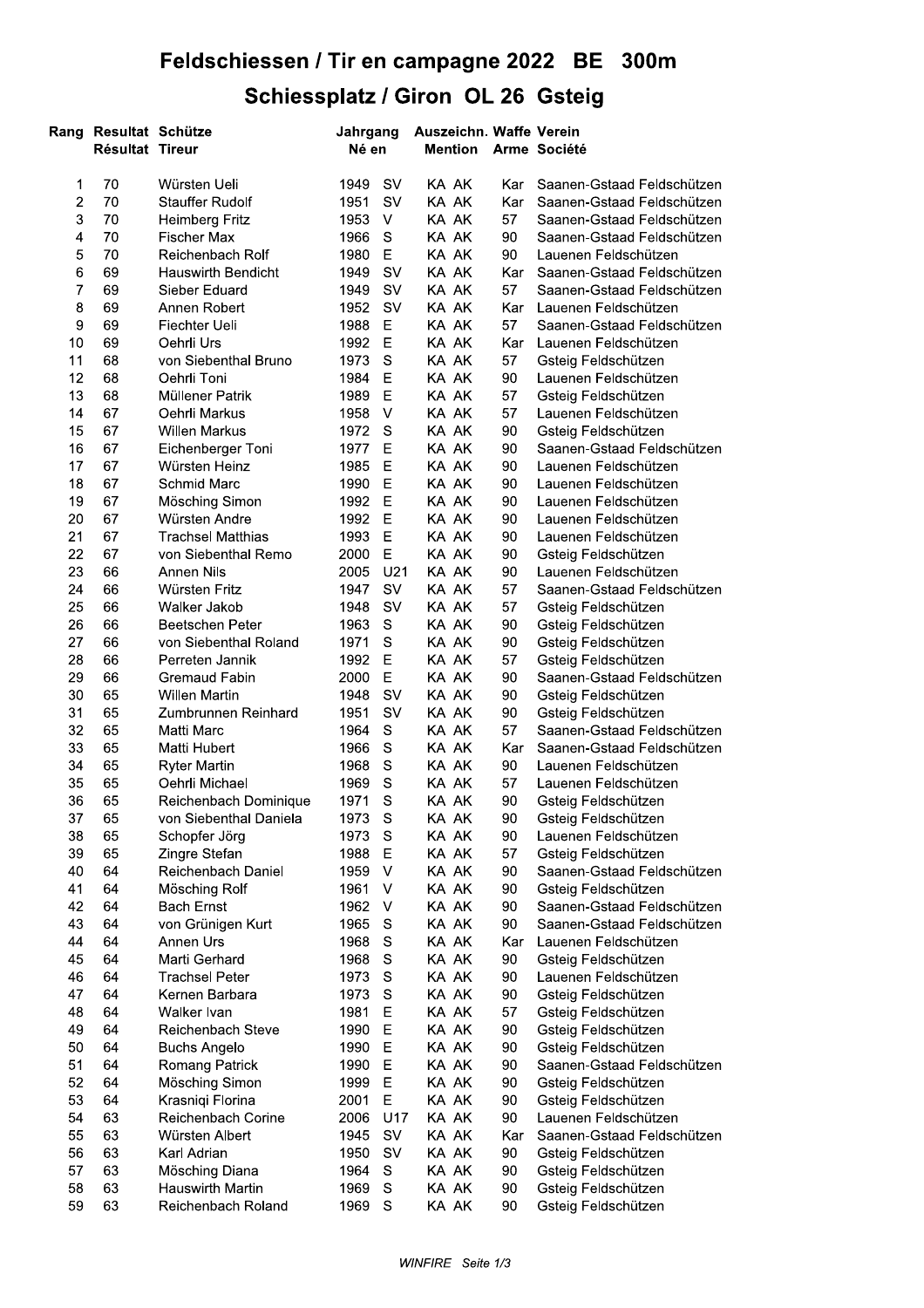## Feldschiessen / Tir en campagne 2022 - BE - 300m Schiessplatz / Giron OL 26 Gsteig

|          |                                            | <b>Schiessplatz / Giron OL 26 Gsteig</b> |                   |                     |                |                |                 |                                                          |
|----------|--------------------------------------------|------------------------------------------|-------------------|---------------------|----------------|----------------|-----------------|----------------------------------------------------------|
| Rang     | Resultat Schütze<br><b>Résultat Tireur</b> |                                          | Jahrgang<br>Né en |                     |                | <b>Mention</b> |                 | Auszeichn. Waffe Verein<br>Arme Société                  |
| 60       | 63                                         | von Siebenthal Ueli                      | 1973              | S                   | KA AK          |                | 57              | Gsteig Feldschützen                                      |
| 61       | 63                                         | Oehrli Thomas                            | 1975              | S                   | KA AK          |                | 57              | Lauenen Feldschützen                                     |
| 62       | 63                                         | Annen Stefan                             | 1981              | Е                   | KA AK          |                | 90              | Lauenen Feldschützen                                     |
| 63       | 63                                         | Germann David                            | 1984              | Ε                   | KA AK          |                | 90              | Gsteig Feldschützen                                      |
| 64       | 63                                         | Hauswirth Rolf                           | 1984              | E                   | KA AK          |                | 90              | Gsteig Feldschützen                                      |
| 65       | 63                                         | Sumi Tristan                             | 1988              | Е                   | KA AK          |                | 90              | Gsteig Feldschützen                                      |
| 66       | 63                                         | Reichenbach Michael                      | 1990              | Е                   | KA AK          |                | 90              | Lauenen Feldschützen                                     |
| 67       | 63                                         | Schläppi Sandro                          | 1996              | Е                   | KA AK          |                | 57              | Lauenen Feldschützen                                     |
| 68       | 62                                         | von Siebenthal Nicola                    | 2004              | U21                 | KA AK          |                | 90              | Gsteig Feldschützen                                      |
| 69       | 62                                         | <b>Addor Heinz</b>                       | 1958              | $\vee$              | KA AK          |                | 57              | Lauenen Feldschützen                                     |
| 70       | 62                                         | Welten Jakob                             | 1959              | V                   | KA AK          |                | 57              | Saanen-Gstaad Feldschützen                               |
| 71       | 62                                         | Mösching Martin                          | 1959              | $\vee$              | KA AK<br>KA AK |                | 90              | Gsteig Feldschützen                                      |
| 72<br>73 | 62<br>62                                   | Walker André                             | 1962<br>1977      | $\vee$              | KA AK          |                | Kar<br>90       | Saanen-Gstaad Feldschützen<br>Saanen-Gstaad Feldschützen |
|          |                                            | Ellenberger Kurt                         |                   | E                   |                |                |                 |                                                          |
| 74       | 62                                         | Neuhaus André                            | 1979              | Е                   | KA AK          |                | 90              | Gsteig Feldschützen                                      |
| 75<br>76 | 62<br>62                                   | Oehrli Daniel                            | 1986              | Е                   | KA AK          |                | 90              | Lauenen Feldschützen                                     |
| 77       |                                            | Hefti Philipp                            | 1988              | Е                   | KA AK          |                | 90              | Gsteig Feldschützen                                      |
| 78       | 62<br>62                                   | Bangeter Daniela<br>Addor Bruno          | 1989<br>1990      | Е<br>Е              | KA AK<br>KA AK |                | 90<br>90        | Lauenen Feldschützen                                     |
| 79       | 62                                         | Hefti Adrian                             | 1993              | $\mathsf E$         | KA AK          |                |                 | Gsteig Feldschützen                                      |
| 80       | 62                                         |                                          |                   | Ε                   | KA AK          |                | 90              | Gsteig Feldschützen                                      |
| 81       |                                            | <b>Bettler Bruno</b>                     | 1995              |                     |                |                | 90              | Gsteig Feldschützen                                      |
| 82       | 61<br>61                                   | Hofstetter Jean-Pierre                   | 1948<br>1955      | <b>SV</b><br>$\vee$ | KA AK<br>KA AK |                | 57<br>57        | Saanen-Gstaad Feldschützen                               |
| 83       | 61                                         | Liniger Hanspeter<br>Kunz Rolf           | 1965              | S                   | KA AK          |                | 90              | Gsteig Feldschützen<br>Gsteig Feldschützen               |
| 84       | 61                                         | Reichenbach Nicolas                      | 1988              | Е                   | KA AK          |                | 90              | Gsteig Feldschützen                                      |
| 85       | 61                                         | Reichenbach Michael                      | 1990              | Е                   | KA AK          |                | 90              | Lauenen Feldschützen                                     |
| 86       | 60                                         | Trachsel Jörg                            | 1970              | S                   | KA AK          |                | 90              | Lauenen Feldschützen                                     |
| 87       | 60                                         | Haldi Andrea                             | 1971              | S                   | KA AK          |                | 90              | Gsteig Feldschützen                                      |
| 88       | 60                                         | <b>Walker Niklaus</b>                    | 1973              | ${\mathbb S}$       | KA AK          |                | 57              | Gsteig Feldschützen                                      |
| 89       | 60                                         | Oehrli Andre                             | 1984              | $\mathsf E$         | KA AK          |                | 90              | Saanen-Gstaad Feldschützen                               |
| 90       | 60                                         | Oehrli Karin                             | 1991              | $\mathsf E$         | KA AK          |                | 90 <sub>o</sub> | Lauenen Feldschützen                                     |
| 91       | 60                                         | Rufener Simon                            | 1992 E            |                     | KA AK          |                | 90              | Saanen-Gstaad Feldschützen                               |
| 92       | 59                                         | Reichenbach Luca                         | 2008              | U17                 | KA AK          |                | 90              | Gsteig Feldschützen                                      |
| 93       | 59                                         | von Grünigen Yvan                        | 2004              | U <sub>21</sub>     | KA AK          |                | 90              | Gsteig Feldschützen                                      |
| 94       | 59                                         | Perren Peter                             | 1965              | S                   | KA AK          |                | 57              | Saanen-Gstaad Feldschützen                               |
| 95       | 59                                         | <b>Ryter Rita</b>                        | 1973              | S                   | KA AK          |                | 90              | Lauenen Feldschützen                                     |
| 96       | 59                                         | Haldi Yvonne                             | 1975              | S                   | KA AK          |                | 90              | Gsteig Feldschützen                                      |
| 97       | 59                                         | Reichenbach Matthias                     | 1975              | S                   | KA AK          |                | 90              | Gsteig Feldschützen                                      |
| 98       | 59                                         | Feurer Grégory                           | 1983              | Е                   | KA AK          |                | 90              | Saanen-Gstaad Feldschützen                               |
| 99       | 59                                         | Moillen Alexandre                        | 1986              | Е                   | KA AK          |                | 90              | Saanen-Gstaad Feldschützen                               |
| 100      | 59                                         | Baumgartner Klemens                      | 2000              | Е                   | KA AK          |                | 90              | Gsteig Feldschützen                                      |
| 101      | 59                                         | <b>Guilland Yannic</b>                   | 2001              | Ε                   | KA AK          |                | 90              | Saanen-Gstaad Feldschützen                               |
| 102      | 58                                         | <b>Zeller Hans</b>                       | 1962              | $\vee$              | KA AK          |                | 57              | Saanen-Gstaad Feldschützen                               |
| 103      | 58                                         | Annen Thomas                             | 1966              | S                   | KA AK          |                | 90              | Lauenen Feldschützen                                     |
| 104      | 58                                         | von Siebenthal Rolf                      | 1971              | S                   | KA AK          |                | 57              | Gsteig Feldschützen                                      |
| 105      | 58                                         | <b>Hauwirth Marcel</b>                   | 1984              | E                   | KA AK          |                | 90              | Gsteig Feldschützen                                      |
| 106      | 58                                         | <b>Trachsel Daniel</b>                   | 1993              | $\mathsf E$         | KA AK          |                | 90              | Lauenen Feldschützen                                     |
| 107      | 58                                         | Grimm Nadine                             | 1995              | Е                   | KA AK          |                | 90              | Lauenen Feldschützen                                     |
| 108      | 58                                         | Annen Pascal                             | 1996              | Ε                   | KA AK          |                | 90              | Lauenen Feldschützen                                     |
| 109      | 58                                         | <b>Weissert Eric</b>                     | 2000              | Е                   | KA AK          |                | 90              | Saanen-Gstaad Feldschützen                               |
| 110      | 57                                         | <b>Walker Lukas</b>                      | 2003              | U <sub>21</sub>     | KA AK          |                | 90              | Gsteig Feldschützen                                      |
| 111      | 57                                         | <b>Brammer Beate</b>                     | 1955              | $\vee$              | KA AK          |                | 90              | Gsteig Feldschützen                                      |
| 112      | 57                                         | von Siebenthal Martin                    | 1968              | S                   | KA AK          |                | 90              | Saanen-Gstaad Feldschützen                               |
| 113      | 57                                         | Bratschi Rolf                            | 1971              | S                   | KA AK          |                | 90              | Gsteig Feldschützen                                      |
| 114      | 57                                         | Reichenbach Kevin                        | 1990              | Е                   | KA AK          |                | 90              | Gsteig Feldschützen                                      |
| 115      | 57                                         | Perreten Dominic                         | 1993              | $\mathsf E$         | KA AK          |                | 90              | Gsteig Feldschützen                                      |
| 116      | 57                                         | Kunz Sandro                              | 1997              | Е                   | KA AK          |                | 90              | Gsteig Feldschützen                                      |
| 117      | 56                                         | Knöri Otto                               | 1952              | SV                  | KA AK          |                | 90              | Gsteig Feldschützen                                      |
|          |                                            |                                          |                   |                     |                |                |                 |                                                          |